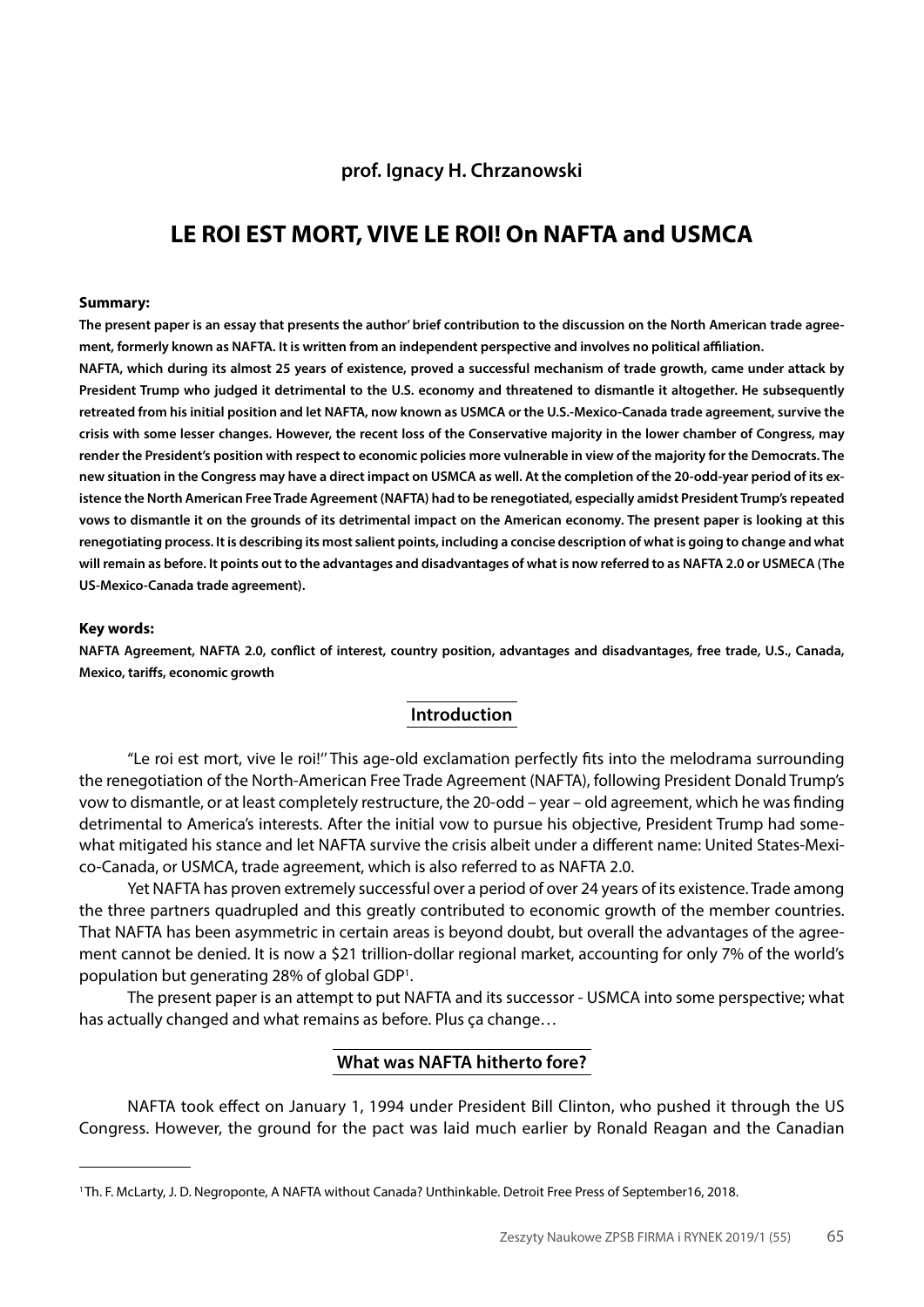Prime Minister Brian Mulroney in Quebec City (1988), when the two leaders signed an agreement known as FTA or CUFTA<sup>2</sup>. President George H.W. Bush signed NAFTA on Oct. 7, 1992, setting the stage for the congressional approval of the agreement that came into effect on January 1, 1994.

NAFTA has been successful right from the outset, but it was criticized from all sides for its failure to address, let alone solve, some critical issues, such as, for example, immigration, protection of the environment, cultural heritage, etc. However, the critics of NAFTA were all too easily disregarding the fact that it was just a trade agreement aimed, first and foremost, at reducing and then eliminating most of the tariffs and other obstacles to trade<sup>3</sup>. In the latter field the gains from NAFTA are undeniable. Intra-NAFTA trade grew exponentially, and the agreement quickly became the largest trade block in the world.

The initial structure of the NAFTA agreement which, incidentally, had been modified several times during the quarter century of its existence<sup>4</sup> included the following components<sup>5</sup>.

## **PREAMBLE**

**PART ONE: GENERAL PART** 

**PART TWO: TRADE IN GOODS** 

**PART THREE: TECHNICAL BARRIERS TO TRADE** 

**PART FOUR: GOVERNMENT PROCUREMENT PART FIVE: INVESTMENT, SERVICES AND RELATED MATTERS PART SIX: INTELLECTUAL PROPERTY**

**PART SEVEN: ADMINISTRATIVE AND INSTITUTIONAL PROVISIONS** 

## **PART EIGHT: OTHER PROVISIONS ANNEXES**

On the whole the Agreement was composed of 22 chapters and 7 annexes.

It is noteworthy that NAFTA had been managed by a reduced number of bureaucrats whose number was a fraction of what the European Union represented. The Secretariat that included three national sections: the U.S. Section, Canadian Section and Mexican Section, permanently employed only a handful of people. That might have been a partial explanation of the success of NAFTA.

However, the truth may not be that clear-cut. NAFTA benefited not only Mexico, but also, if not principally, the American consumers who were purchasing cheaper goods now available throughout North America. Had it not been for NAFTA, the place of the Mexican exports to the U.S. would have been taken by China or other countries<sup>6</sup>.

The staunchest critics of NAFTA wield the loss of jobs argument rather uncritically, adding fuel to a strongly politicized polemic aimed principally at scaring the populace at large who does not perceive the issue in global terms. An average American is averse to any transfer of his/her workplace to another country, and pays little or no attention to genuine economic argumentation. True, certain jobs might have gone south of the border, but scores of other jobs had been created, a large portion of which were highpaid jobs in the service sector, such as consultancy, design, financial sector, health care and the like. While

Anderson S., Cavanagh J.: Lessons

<sup>&</sup>lt;sup>2</sup> The Canada-U.S. Free Trade Agreement. Synopsis. Department of Foreign Affairs. Ottawa, December 1987. Vol.I-XII.

<sup>3</sup> Anderson S., Cavanagh J., Lessons of European Integration for the Americas. Institute for Policy Studies. Washington. D.C., February 2004.

The Canada-U.S.: op. cit.

<sup>5</sup> Ibidem.

<sup>6</sup> NAFTA, 20 Years Later: Do the Benefits Outweigh the Costs? Wharton@Knowwledge. University of Pennsylvania, February 14, 2014.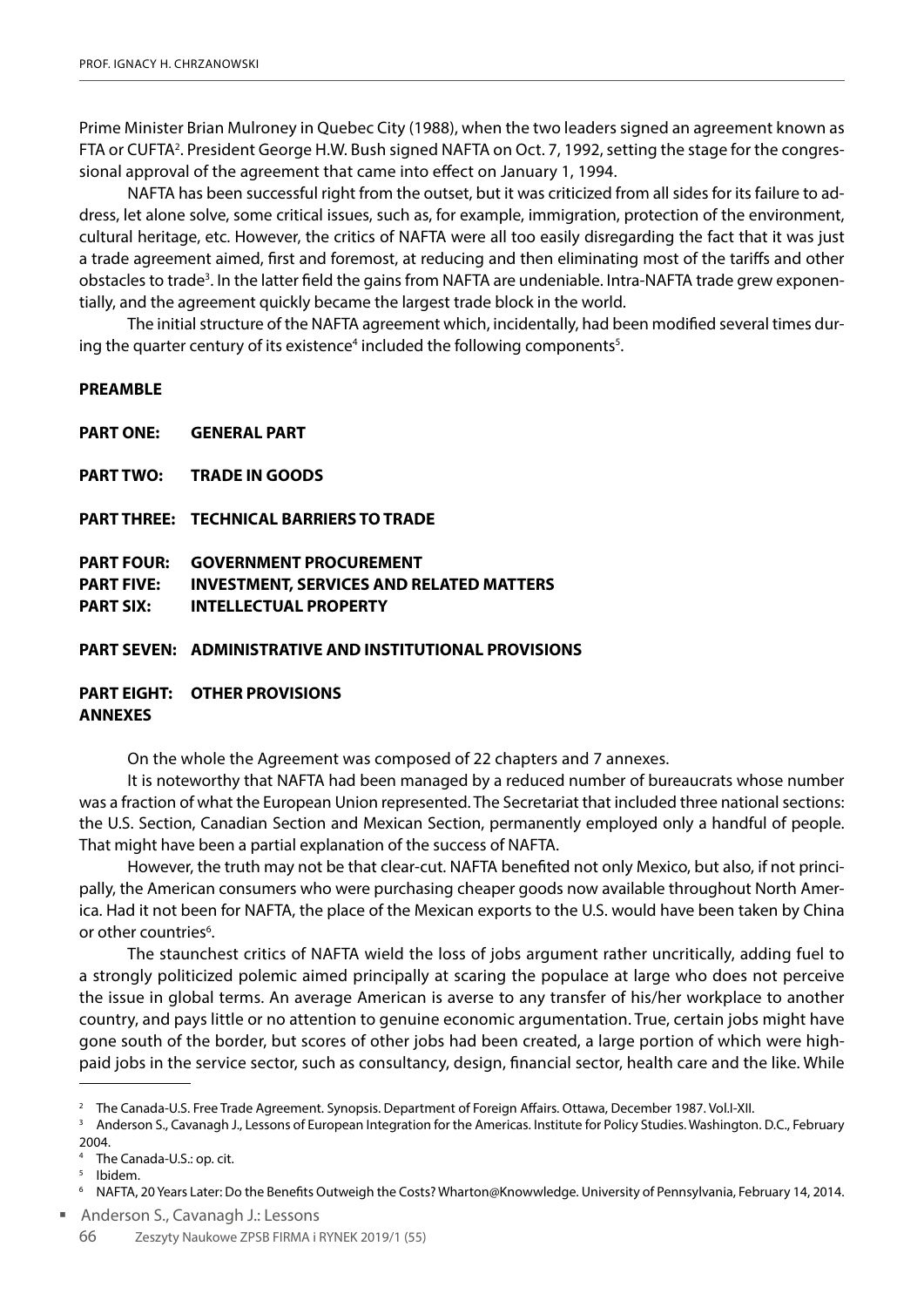no one can precisely quantify the gains of NAFTA against the costs in-as-much as jobs are concerned, the macroeconomic indicators, such as for instance the overall growth of trade, low unemployment (at the time of writing this article- November 2018- the U.S. unemployment rate stood at 3.6%) and other indicators cannot be denied.

A report by the U.S. Chamber of Commerce<sup>7</sup> had been unequivocal. It stipulates among other things that since NAFTA entered into force in 1994, trade with Canada and Mexico has nearly quadrupled to \$1.2 trillion annually, and the two countries buy more than one-third of U.S. merchandise exports. Trade with Canada and Mexico supports nearly 14 million U.S. jobs, and nearly 5 million of these jobs are supported by the increase in trade generated by NAFTA, according to a comprehensive economic study commissioned by the U.S. Chamber of Commerce<sup>8</sup>.

But Robert Scott<sup>9</sup> is unconvinced and claims that the Department's data is skewed. He puts it in very straightforward terms: "*The U.S. economy has grown in the past 20 years despite NAFTA, not because of it*", arguing that the claims by the Chamber of Commerce are misleading and the loss of the U.S. jobs to Mexico had been irreversible.

It would be hard to prove Robert Scott right or wrong in a way that would leave no doubt in either. It is true that some jobs in the U.S. went to Mexican companies but the question remains: what would happen to these jobs had there been no free trade? At 40\$/h or more of labour cost, a U.S. car manufacturer would not be competitive; neither on the internal market nor in export markets. U.S. consumer is the ultimate winner, after all.

In order to tackle the question of whether NAFTA was beneficial to the three partners of the agreement one should refer to chart 1 below. It is a succinct presentation of pros and cons of NAFTA for the member countries.

| List                       | Pros                                                 | Cons                                                                | Worth It? |
|----------------------------|------------------------------------------------------|---------------------------------------------------------------------|-----------|
| <b>Trade</b>               | Increased.                                           |                                                                     | Yes       |
| Jobs                       | Created 5 million U.S. jobs.                         | 682,900 U.S. manufacturing jobs lost in some<br>states.             | Yes       |
| Wages                      | Average wages increased.                             | Remaining U.S. factories suppressed wages.                          | Yes       |
| <b>Immigration</b>         |                                                      | Forced jobless Mexicans to cross the border<br>illegally.           | No        |
| <b>Workers</b>             |                                                      | U.S. unions lost leverage. Mexican workers were<br>exploited.       | No        |
| <b>Environment</b>         |                                                      | Canada exploited shale fields. Mexican<br>environment deteriorated. | No        |
| Oil                        | Costs less in the United States.                     | Improved Mexican economy.                                           | Yes       |
| Food                       | U.S. costs lower                                     | Mexican farmers went out of business.                               | No        |
| <b>Services</b>            | U.S. finance and health care exports<br>increased.   | Put Mexican companies out of business.                              | Yes       |
| <b>FDI</b>                 | Increased.                                           | None.                                                               | Yes       |
| <b>Government Spending</b> | More competitive bidding on<br>government contracts. |                                                                     | Yes       |

#### **1. Chart of NAFTA Pros and Cons**

Source: K. Amadeo, Why NAFTA's Six Advantages Outweigh Its Six Disadvantages. Updated October 02, 2018.

<sup>7</sup> NAFTA Triumphant: Assessing Two Decades of Gains in Trade, Growth and Jobs of October 27, 2015.

<sup>8</sup> Ibidem.

<sup>9</sup> NAFTA 20 years, op. cit.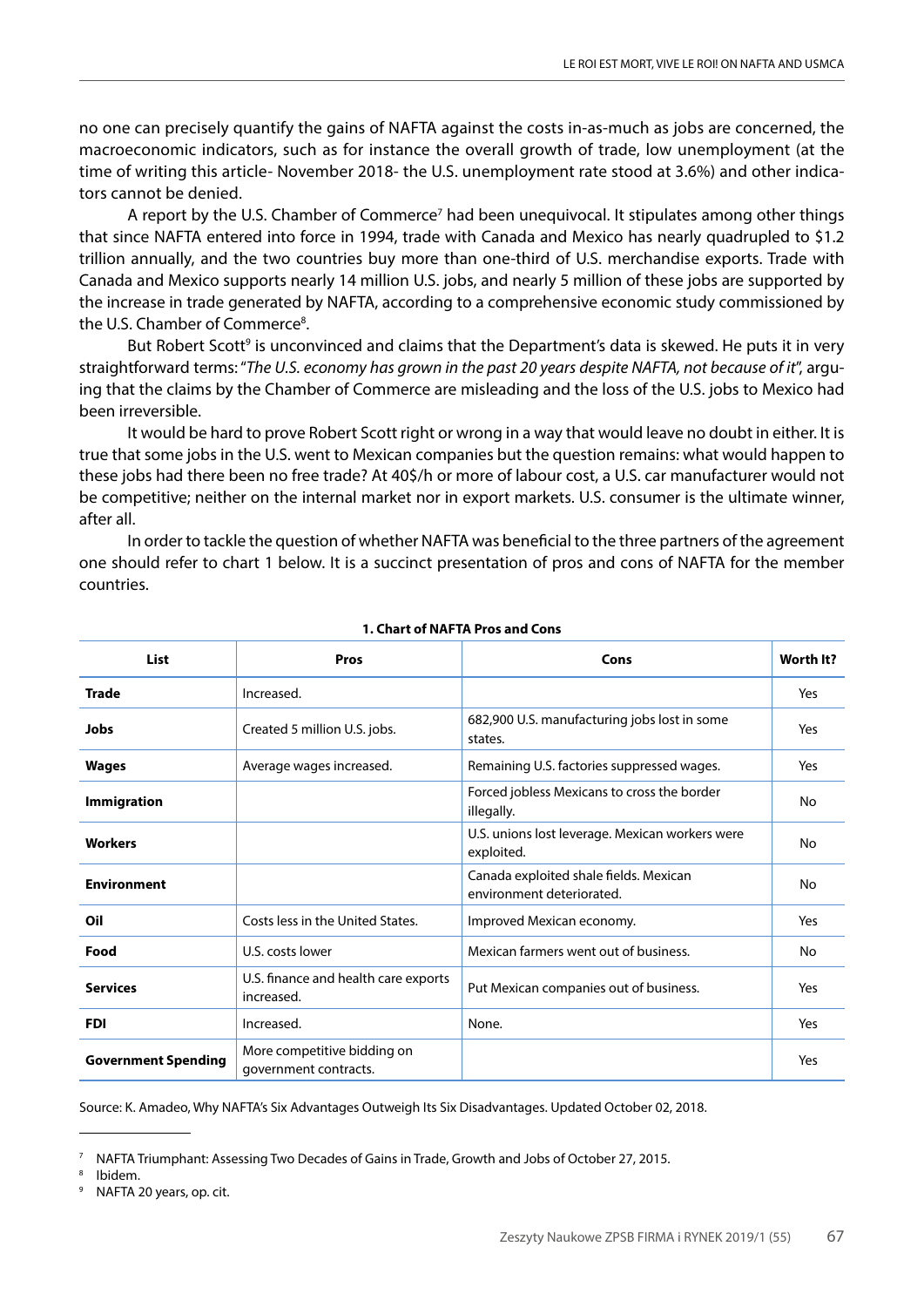Some comments on the contents of the chart above are worthwhile. While the figures we quote are known, they have the credit of detailing the issues, including those which may be controversial. All the figures presented below have been derived from K. Amadeo<sup>10</sup>.

Basically there are **six advantages** of NAFTA for the member countries:

(1) The quasi-total elimination of tariffs has boosted the trade; it stood at some \$ 1.14 trillion a year and quadrupled since the inception of the agreement. Every economics student knows that where there is trade there is growth. While the trade balances of the member states may well be asymmetric, but this is the result of the low competitiveness of the U.S. economy which finds it hard to compete on the international markets. Moreover, the U.S. trade deficit with Mexico is a fraction of its deficit with China and the latter might have been much bigger had there not been NAFTA.

The comparative advantage of intra-NAFTA trade stems, among other things, from geography and lower transportation costs compared with the Far East countries. These lower transportation costs are the reason why the economies of the NAFTA member states are so complementary to each other. No wonder Mexico has taken over from Japan her role of the main supplier for the U.S. automotive market, while Canada is the major car parts supplier. To claim that Mexico has taken so many jobs from the U.S. manufacturing industry, and principally from its automotive sector, may appear tantamount to hypocrisy if this issue is analysed in isolation from the other macroeconomic factors. Between 1993, the year before NAFTA went into effect, and 2016, U.S. agricultural exports to Canada and Mexico rose by more than 400%, from \$8.9 billion to \$38.1 billion, according to a *Washington Post* report. Mexico and Canada are now the most important overseas markets for U.S.-grown produce including corn and soybeans, apples and highfructose corn syrup, the report said.

- (2) NAFTA, according to K. Amadeo<sup>11</sup>, contributed to increased trade and a greater trade induced increased economic growth. He claims this growth was 0.5% higher on an annual basis. Three industries have benefited from this growth: agriculture, automotive sector and service sector, and in particular financial and health services. This stands in contrast with the view of R. Scott that economic growth in the U.S. occurred not thanks to NAFTA but despite it.
- (3) Stronger economic growth created jobs. U.S. exports to Mexico and Canada led to the creation of almost 5 million new American jobs. During the first four years of NAFTA's existence (1994–1998), the U.S. manufacturing industry sector created 800,000 jobs.
- (4) Foreign direct investment (FDI) more than tripled its volume. The U.S. businesses invested \$452 billion in the other two countries, while the Canadian and Mexican companies invested \$240.2 billion in the United States. That helped U.S. manufacturing, insurance, and banking companies.
- (5) NAFTA lowered prices. U.S. oil imports from Mexico cost less, not only because NAFTA eliminated tariffs, but also because of lower shipping costs. The same relates to imports from Canadian oil sands. Combined, these factors reduced America›s reliance on oil from the very volatile Middle East oil fields. Low-cost oil reduces gasoline prices, which in turn reduces transportation cost for other economic sectors. As a result, consumers in all three countries enjoy lower food prices.
- (6) NAFTA helped with government spending across the board, because each nation's government contracts became available to suppliers throughout NAFTA. That helped to increase competition and to reduce costs.

<sup>11</sup> Ibidem.

<sup>&</sup>lt;sup>10</sup> K. Amadeo, Why NAFTA's Six Advantages Outweigh Its Six Disadvantages. Updated October 02, 2018.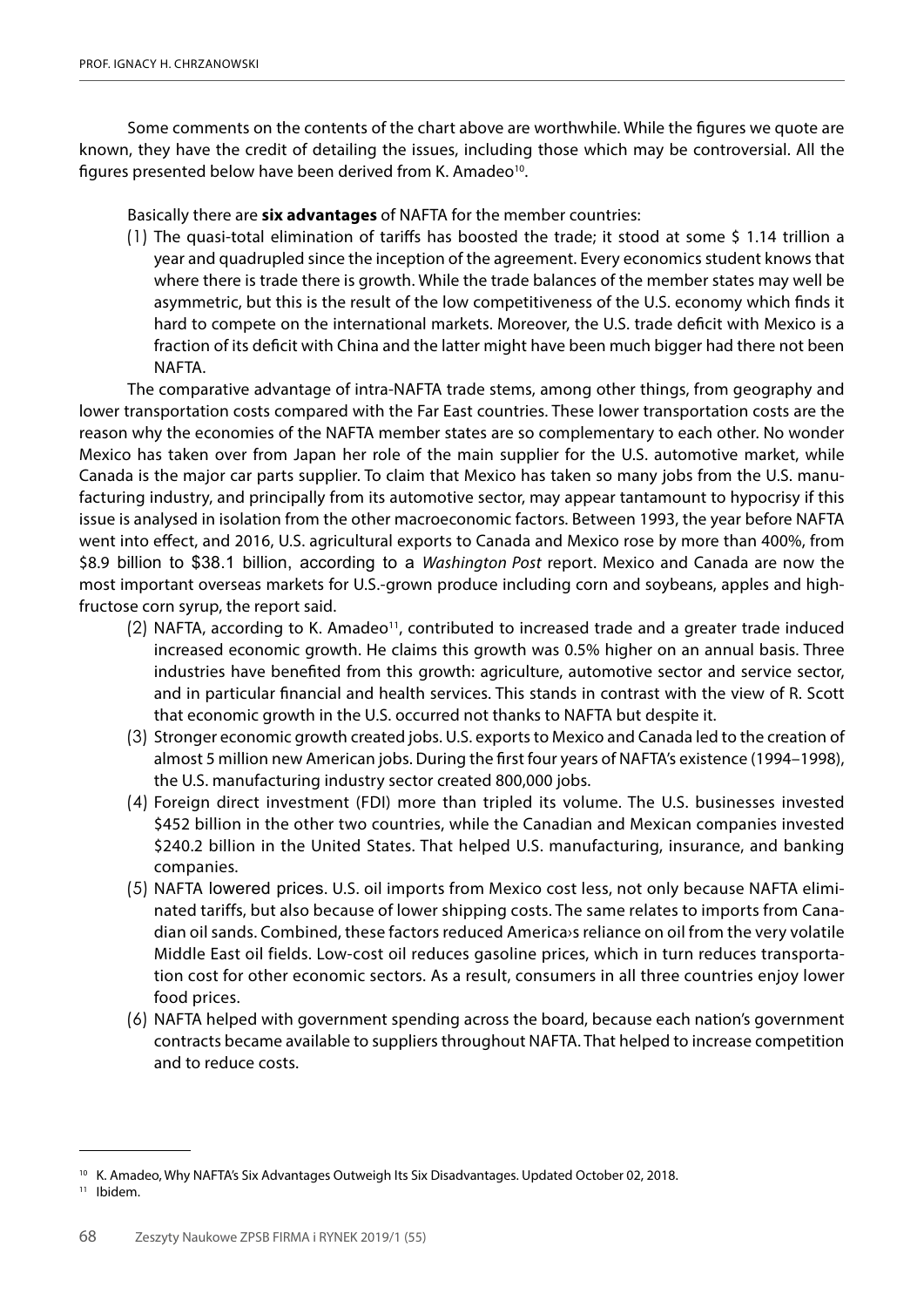But NAFTA also had its *negative sides*. These according to K. Amadeo could be summarized as fol $lows^{12}$ :

- (1) NAFTA has led to the loss of 500,000-750,000 U.S. jobs. Most were in the manufacturing industries in California, New York, Michigan, and Texas. Many manufacturing companies moved to Mexico because of the cheaper labour there. The automotive, textile, computer, and electrical appliance industries were the most affected ones.
- (2) Job migration kept a lid on wage increases. Companies threatened to move to Mexico to keep workers from joining unions. Without the unions, workers were losing their bargaining power. This strategy was very successful and became standard operating procedure for companies. Between 1993 and 1995, half of all companies used it. By 1999, that rate had grown to 65 percent.
- (3) NAFTA put Mexican farmers out of business. It allowed U.S. government-subsidized farm products into Mexico. Local farmers could not compete with the subsidized prices of imported produce. As a result, 1.3 million farmers were put out of business, according to the Economic Policy Institute. It forced unemployed farmers to cross the border illegally to find work. In 1995, there were 2.9 million Mexicans living in the United States illegally. It increased to 4.5 million in 2000, most likely due to NAFTA. The recession drove that figure to 6.9 million in 2007. In 2014, it fell to 5.8 million, roughly double where it was before NAFTA13.
- (4) Unemployed Mexican farmers went to work in substandard conditions in the maquiladora system. Maquiladora designates United States-owned companies who employ Mexican workers near the border. They cheaply assemble goods for export back into the United States. The program expanded to employ 30 percent of Mexico's labour force.
- (5) U.S. companies contributed to the degradation of the Mexican environment to keep costs low. Agribusiness in Mexico used more fertilizers and other chemicals. The result was \$36 billion more per year in pollution costs. Rural farmers were forced into marginal land to stay in business. They cut down 630,000 hectares of forests per year. That deforestation contributes to global warming.
- (6) NAFTA allowed Mexican trucks access into the United States. Mexican trucks are not of the same safety standards as American trucks. Congress neither legislated this nor put the rules into effect.

The above review of pros and cons of NAFTA, despite its simplified and succinct form, provides an objective insight into the problem. One could only add that some of the negative sides of NAFTA are the result of a limited nature of the agreement which focuses mostly on economic issues. By no means can it be compared to the highly regulated European Union, which fact will always contribute to the controversy around NAFTA and its successor- USMCA.

## **From NAFTA to USMCA**

After months of negotiation and the impasse relating to the possible exclusion of Canada from the deal, pushed forward by President D. Trump, on September 30th 2018 a renegotiated agreement between the U.S., Mexico and Canada, now known as USMCA, was signed.

To some observers it is a new type of a free trade agreement; to others little has changed, let alone giving President Trump the feeling of having the upper hand in some areas. Needless to say the new agreement will take time to pass through all the legislatures in due form.

<sup>12</sup> Ibidem.

<sup>&</sup>lt;sup>13</sup> NAFTA's Impact on the U.S. Economy: What Are the Facts? Economic Policy Institute Sep 06, 2016.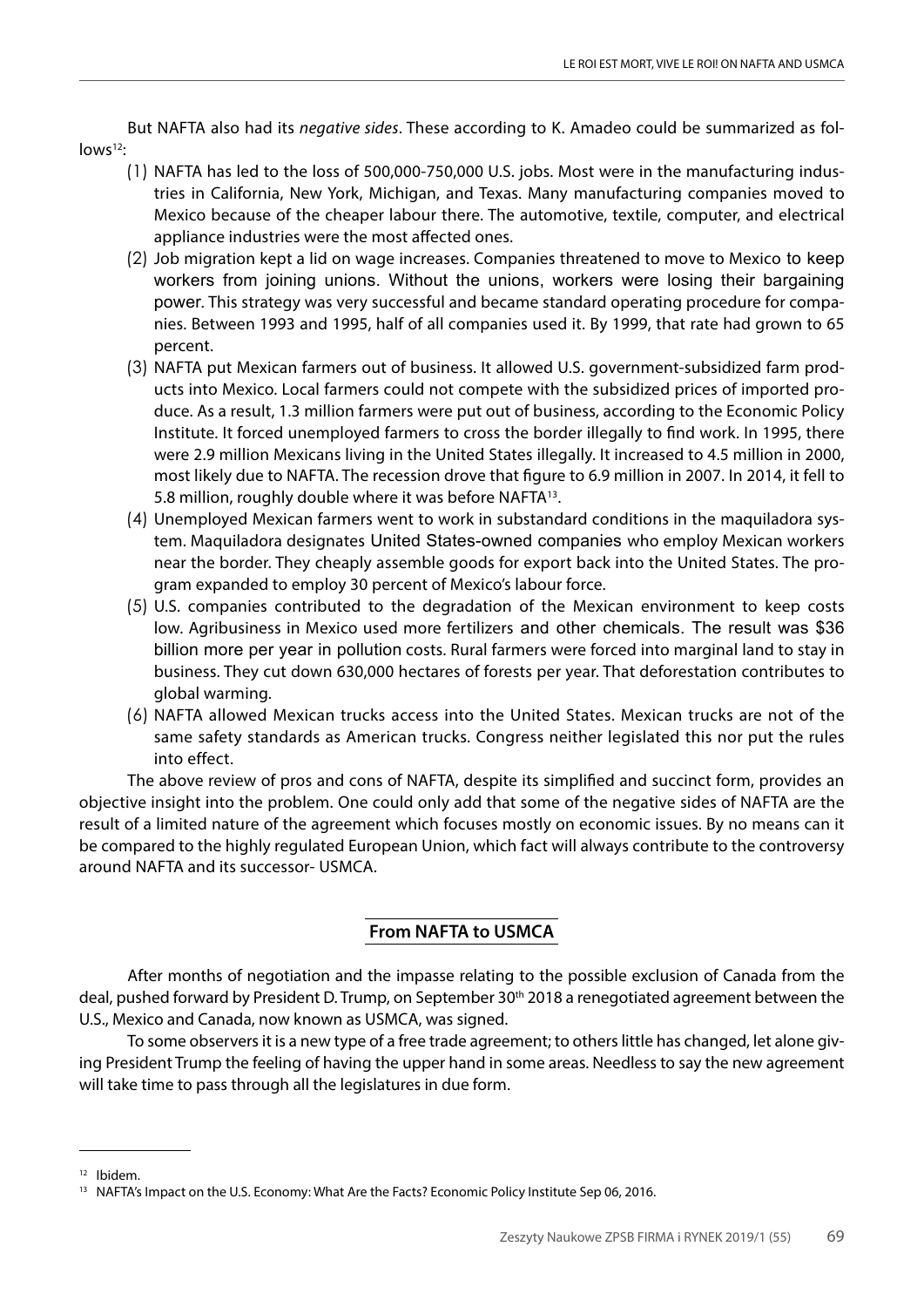The most important changes between the old NAFTA and USMCA relate to several main areas<sup>14</sup>:

- International settlement dispute: A system that allows NAFTA countries to rely on an independent body to resolve disputes will remain intact. Canada on its part had insisted on keeping this provision, known as Chapter 19.
- Dairy: One of the main areas of contention that from the outset of negotiations affected the U.S'. and Canada' positions. President Trump was accusing Canada of unfair trade practices and extremely high import duties levied by Canada on imported U.S. dairy products.

In 2016, Canadian farmers received an average price of C\$0.79 a litre for milk, compared with C\$0.49 on average for US farmers<sup>15</sup>.

United States will be allowed to increase dairy exports into Canada, a win for Mr. Trump, who had insisted on greater access for United States dairy farmers. It is noteworthy that this issue was one of the main areas of disagreement between U.S. and Canada which feared that cheaper agriculture products from U.S. would destroy Canadian dairy industry. The strongest opposition came from Quebec where dairy farmers survive thanks to quotas that keep high prices of dairy products. Obviously that hurts the consumers who have to pay more for these products as would be the case with imported goods. It remains to be seen how the new arrangements will actually work. Already there are critical voices against imported dairy U.S. products which are considered of a lower quality compared to domestic production. But President Trump had a very limited room for maneuver in this respect if one remembers that in 2017 US farmers dumped almost 100m gallons (close to a half billion litres) of surplus milk.

- Automobiles. The new agreement requires a higher percentage of a car to be manufactured in North America (75% as compared to 62.5% under the old NAFTA) to qualify for zero tariffs. For the first time, the deal requires that a percentage of any vehicle that qualifies for zero tariffs must be manufactured in a factory where the average production wage is at least \$16 an hour. That provision will hurt the Mexican automotive plants, the few of which can pay such wages to their workers.
- Tariffs steel and aluminum tariffs levied by U.S. remain in place on Canada and Mexico, pending further negotiations. Canada and Mexico secure at least a partial exemption from any potential future American tariffs on automobiles.

## **The battle of NAFTA – who is the winner?**

It is perhaps too early to pick up the winners and losers in what one could colloquially term "a battle of NAFTA". Despite the grim prospects for the renewed agreement at the start of negotiations earlier this year, especially with President Trump's hardly veiled threats to scrap it, NAFTA survived in an almost unscathed form. This can be a good lesson for the others; how to eat the cake and still have it. Canada and Mexico preserved their roles in the Agreement, at the price of certain concessions, of course, and President Trump could also claim a victory. But the essence of the deal remained basically intact, despite an odd new name which few people will retain at the first attempt.

NAFTA survived because it well served its purpose despite open hostility of its adversaries and many unsolved problems as well as its asymmetric nature. It helped economic growth through increased trade and made good use of comparative advantages. Whatever its new name will be; NAFTA 2.0 or USMCA, it will probably be around for years to come. To put it simply; NAFTA survived because it serves well the consumers of North America.

Yet there still remain uncertainties surrounding the new NAFTA, or USMCA. One of the most important ones relates to the legislative process, especially in the U.S. President Trump will no longer enjoy the majority in the lower house of Congress having lost it to Democrats in the mid-term elections of November 6, 2018. It is no secret that the Democrat-dominated House of Representative will not endorse many of Mr. Trump's initiatives. And NAFTA will be in the centre of the congressional debate.

<sup>&</sup>lt;sup>14</sup> Ch. Riley, Trump decision to kill TPP leaves door pen to China. January 24, 2017.

<sup>&</sup>lt;sup>15</sup> J. Barber, Why Canadian milk infuriates Donald Trump. The Guardian, June 9, 2018.